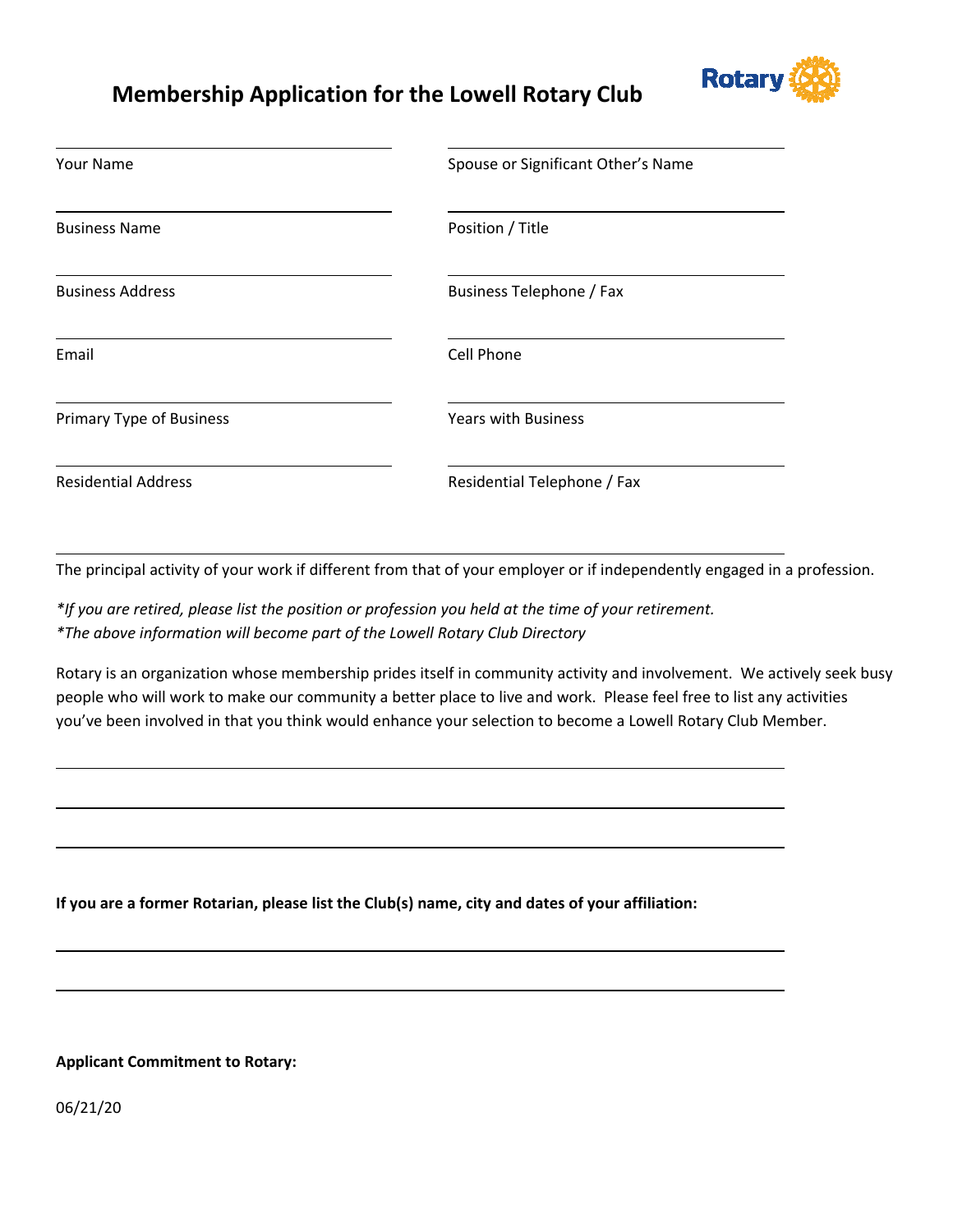

## **Membership Application for the Lowell Rotary Club**

I hereby certify that I am personally and actively engaged in a business, profession or professional activity covered by Rotary Job Classification and that my business or residence is located in the Greater Lowell Community or was before my retirement if now retired.

I understand that it will be my responsibility, if accepted by this Club for membership, to exemplify the Tenets of Rotary International in my daily life and all my professional activities and to abide by the Constitutional and By-laws of the Lowell Rotary Club. I also understand that part of my membership dues will provide me with an annual subscription to the official Rotary Club Magazine, and, that a portion of my dues will cover the cost of my weekly meeting lunches. As a member, I agree to pay the individual annual dues as recommended by the Board of Directors and approved by the Club Membership. My annual dues and lunch fees for July 1 through June 30 are \$600. There is no Initiation Fee required. I accept the rotary pledge to attend weekly meetings as often as I can and to do my best to be available to work on projects undertaken by our club. Further, I hereby give the Lowell Rotary Club permission to publish my name and my proposed classification to its members.

This is how your dues break down: \$86 Rotary International Dues \$49 Rotary District Dues \$10 Rotary Foundation \$200 Lowell Club Dues \$255 Meals

| Applicant's Signature                                      | Date | Sponsor's Signature                                                                                                   | Date     |
|------------------------------------------------------------|------|-----------------------------------------------------------------------------------------------------------------------|----------|
|                                                            |      | <b>Below Is For Club Use Only</b>                                                                                     |          |
| Record of Club Action on Proposed Membership:              |      |                                                                                                                       |          |
| Received by Club Secretary Date                            |      |                                                                                                                       |          |
|                                                            |      | Decision of the Board to Recommend to Club Membership for Review: Date                                                |          |
|                                                            |      | ___ Approved ___ Denied (Denial at the Board level Terminates Application Process)                                    |          |
| Applicant and Individual Sponsor Notified Date             |      |                                                                                                                       |          |
|                                                            |      | If approved at the Board Level, the following provisions will be "checked off" to complete the membership application |          |
| process:                                                   |      |                                                                                                                       |          |
|                                                            |      | Club Members are informed of this application and given 2 weeks for consideration (Date: ______)                      |          |
| Discussion on this proposed membership and vote to Approve |      |                                                                                                                       | (Date: ) |
|                                                            |      | Signature Card received by Club Secretary from new member acting our dues,                                            |          |
|                                                            |      | Annual lunch fee schedule and our Rotary Club Constitutional and By-Laws                                              | (Date:   |
| Membership Approval                                        |      |                                                                                                                       | (Date: ) |
|                                                            |      |                                                                                                                       | (Date: ) |
|                                                            |      | Orientation Session Scheduled:                                                                                        |          |
| 06/21/20                                                   |      |                                                                                                                       |          |